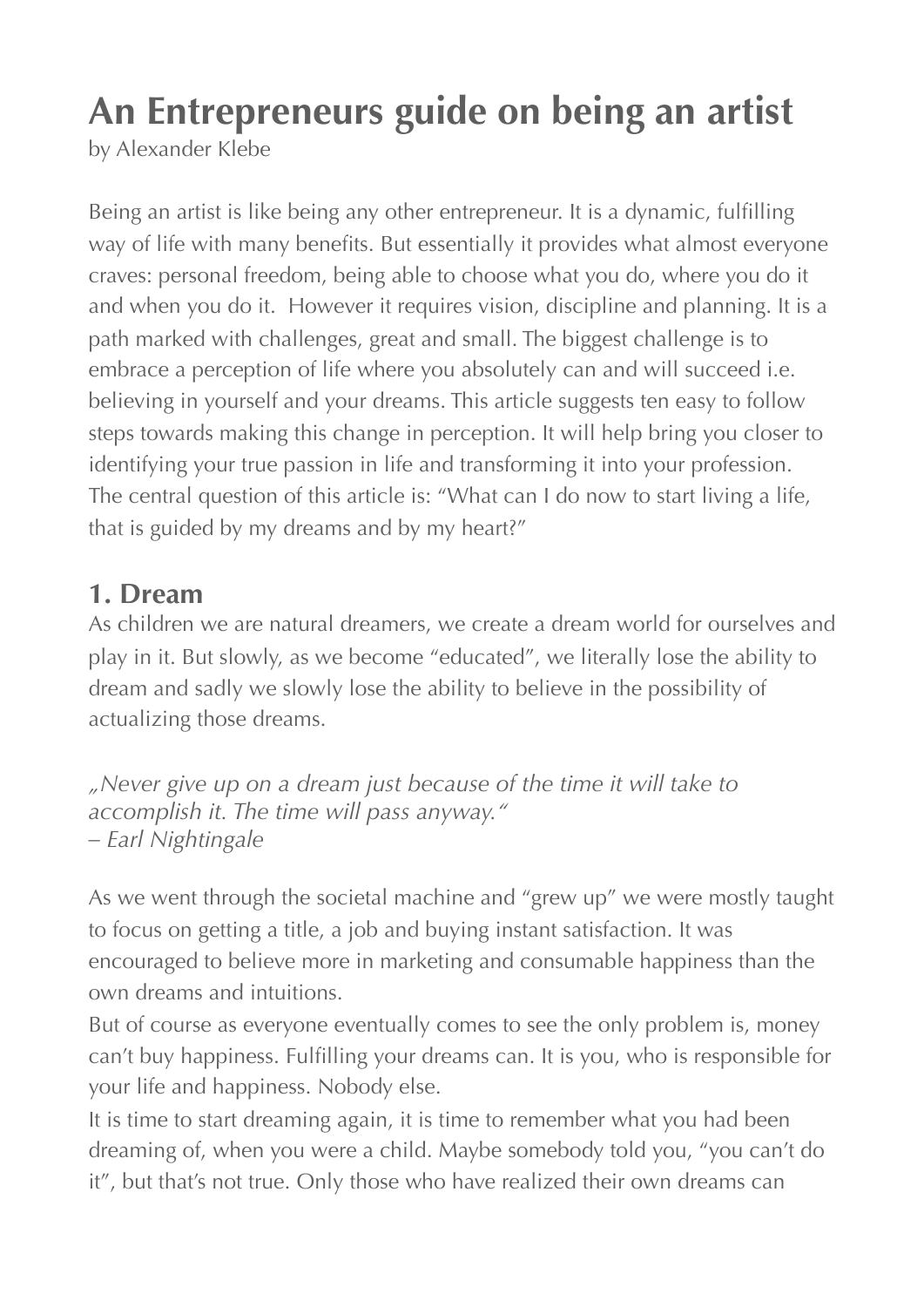really know when something is possible or not. Remember most dreamers were and are regarded as crazy in the beginning. It is you, who is responsible to make your own dream come true. It's your life, your one life to live. So do it! Be precise! Make a statement of intent; visualize it in a collage or mind map. This will help to remind you of your dream everyday.

Believe in your dream and in yourself. If you do, others will also. Say "YES" to life, in every coincidence lies a little bit of magic that can teach you something and bring you closer to understanding your true self. Listen to your intuition, inspirations and desires, converse with a diversity of thoughts but follow heart.

## **2. Create**

Start creating. Realize the small ideas and dreams you have as soon as you can. Learn from the problems that arise and re-evolve ideas and approaches while doing it. Design a work environment that invites your creativity and stimulates your work flow. Establish a routine, set goals daily, weekly, monthly. Dedicate yourself to the realization of your dreams, continue doing it & let the flow of realization build its own momentum.

*"Your only job is to shrink the time between idea and reality." – Aaron Levie* 

## **3. Brand**

Create a small brand for yourself. Decide on a name, design a logo, print some business cards and a website will do for the beginning. Show a selection of your works online. Many tools that help you to create your digital exhibition space are free in a basic version. For Starters, we recommend: wordpress, tumblr or blogger. Distribute your projects via facebook, twitter, behance or youtube and invite your friends to comment, like and share your works. Make a habit of updating your page and social networks with recent work. Step by step your portfolio will grow and tell more about your individual way of expression, passion and profession.

## **4. Market**

Create some first products and services from what you have. Keep it simple. People love buying things with heart from people with heart. Make it easy for potential clients to buy from you. Create products & services at a broad price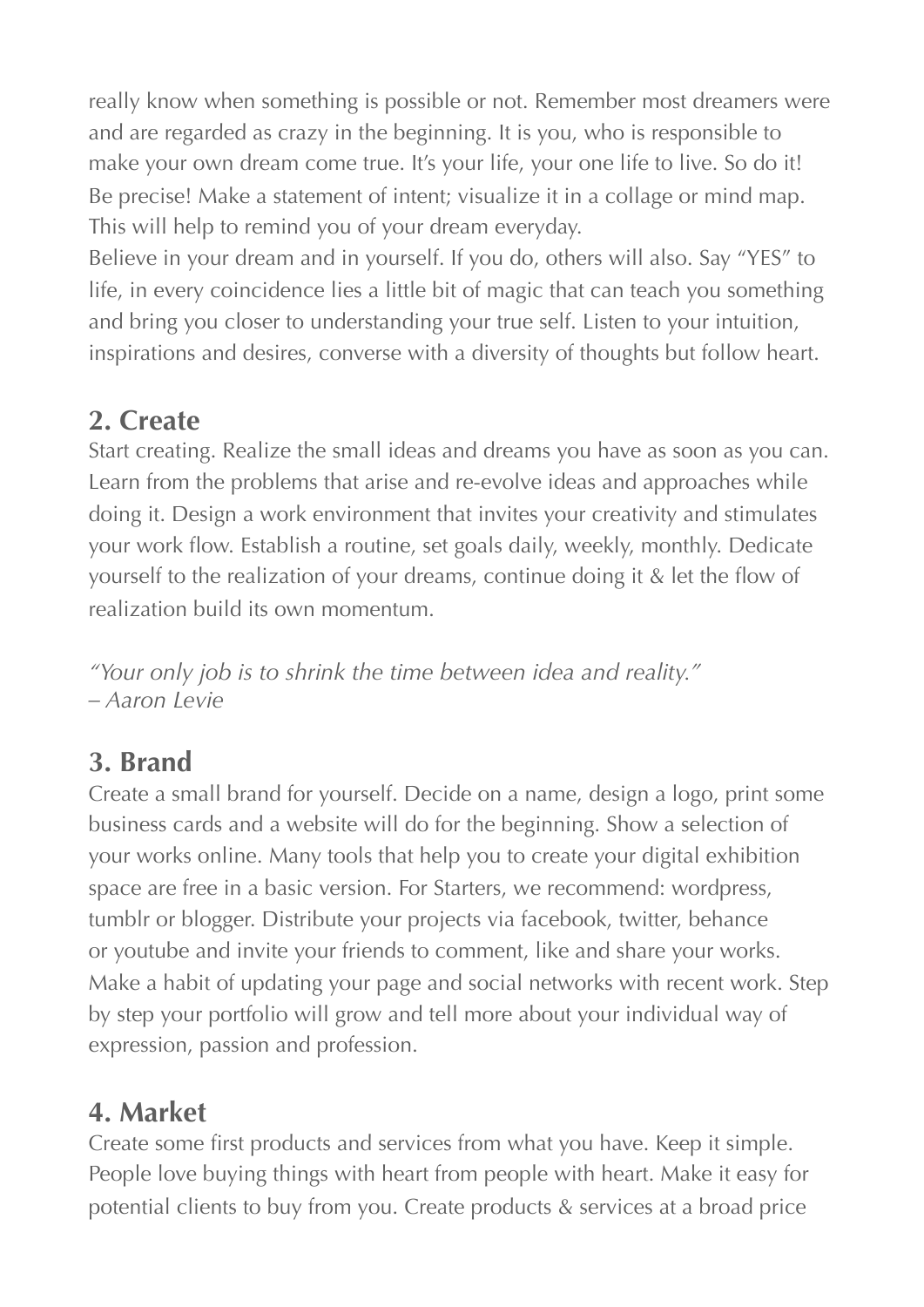range, becoming more exclusive and worthy. You can start with something small for \$1, \$5 or \$10. Later create something more valuable for \$25, \$50 or 100\$. Later you can establish very exclusive products or services for 1000\$ or more. Check out the Pareto principle:

20% of your sales revenue will come from 80% of your customers and 80% of your revenue from probably 20% of your customers. But you need both groups. Care for each and every one of them.

Satisfy your customers but more importantly satisfy yourself, with the services and products you deliver. Set your standards at a level, where you have to grow each time you reach for them. Make it an experience for others to buy from you.

## **5. Reflect**

Have you ever tried meditation? It is nice to look at the things from the unattached level of observer. Look at your situation, as if you were interviewing yourself: "Who are you and why are you doing what you do? What motivates you? What are you proud of? Where do you want to go? Or where do you see yourself in 3 or 5 years?" These questions are important for your own record and often it helps to record them in some way or another. I keep a diary, for dreams, ideas and tasks. I needed to learn to set milestones for every other week, month and year, even if the milestone was to play Frisbee in the park. So everyday when I wake up, I have task to fulfill, that is a little part of my big dreams. This also helped me to record, what I have done and keep a diary about the important steps. Then you can read and review those tasks later, and see how you have fulfilled them, and what you had to "invest" in order to harvest, you will see your own success with different eyes and learn from every one of them.

*"Making a living is not the same as making a life" – Maya Angelou* 

## **6. Collaborate**

One basic key to personal growth and great performance is collaboration. Accepting that every one of us has some kind of super power. Imagine how cool the superheroes were, when they discovered their superpowers – how they felt, and now imagine they collaborate with others, what great things are they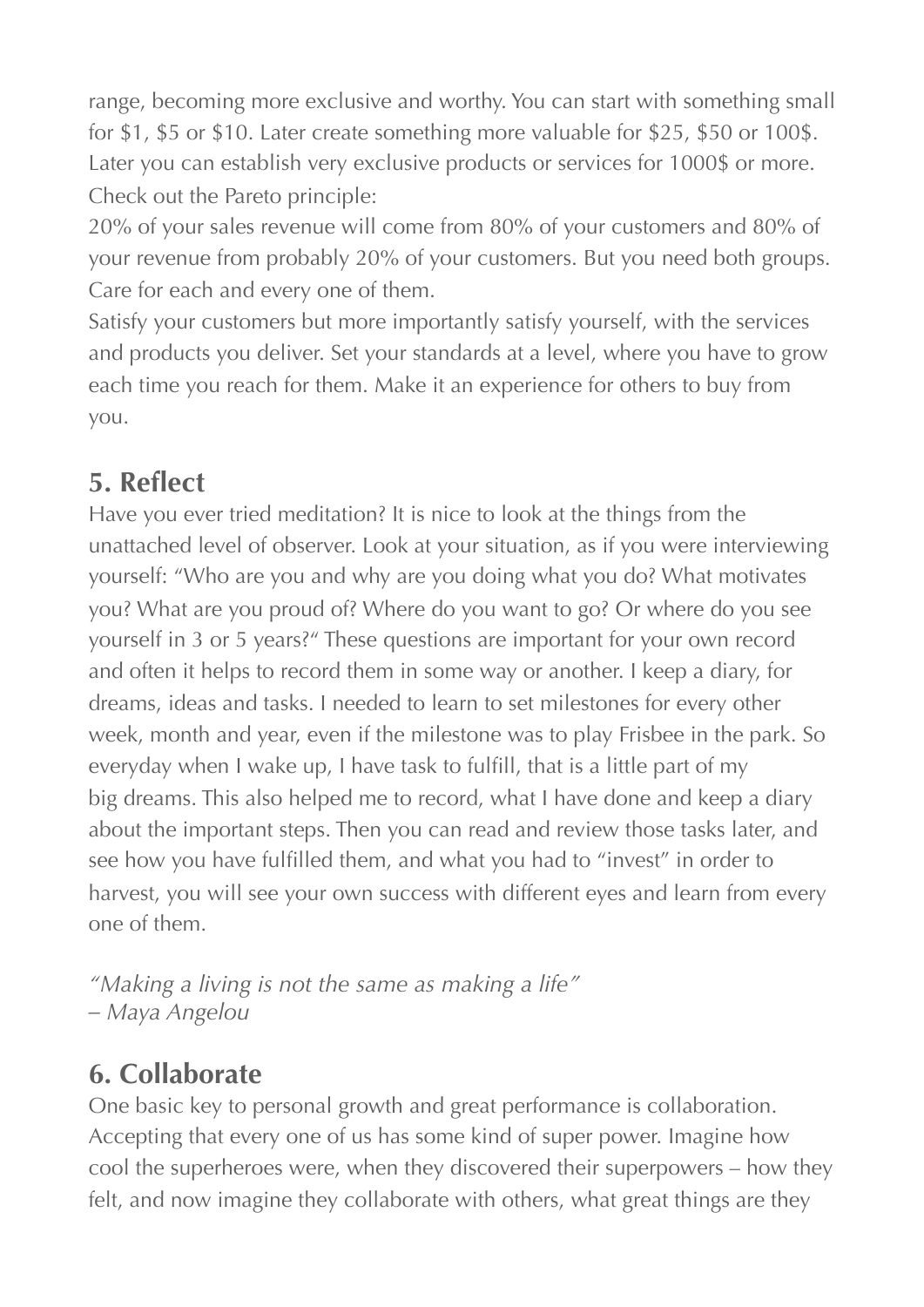capable of. In creative or artistic teams, it is almost the same for me. Different people have different kinds of special abilities, the more they use them, the better they get. When there are crazy enough musicians for example, jamming together in a jazz band, new sounds come into existence as soon as they find the collaborative flow. Working together with other creative people should always be like that. Surround yourself with creative people.

Find others who are equally crazy, get involved and create new projects together, think of common areas, where your arts combined create great results. Every portrait is a short collaboration between the photographer and the subject. Especially in the fields of visual productions I love to work with other artists, like yoga masters, who know how to speak with their body or musicians, who tell a thousand words with one deep look into their soul.

*"We are privileged to be alive, and we should make the most of our time on this world." – Richard Dawkins* 

#### **7. Network (and Karma)**

The basic rule of karma: "Give the best, to be given the best" is also valid for your work and of course your network. A book publisher once described his job to me, "I move what others have written." Unless you have a manager or agency representing you or even then, you can more importantly count on success of your networking. It is not about who you know, but who knows you, and even more important who recommends your work to others. Karma says, that if you do good deeds, the universe will return you the favor multiplied by 10. It is the same with networking. It might not be the exact person, but when you deliver good work to other people, they will naturally be interested in keeping a good relationship with you. Many times these relationships grow in value with every year or project you do together. It's Karma Theory in action: Build your "Karma Bank" account and your relationships will compound in value over time and good relationships lead to recommendations and a broader network.

## **8. Be humble**

Make it a habit to listen first to your clients, and then ask yourself, "How can I solve their problem or even solve your clients client problem?" What is your